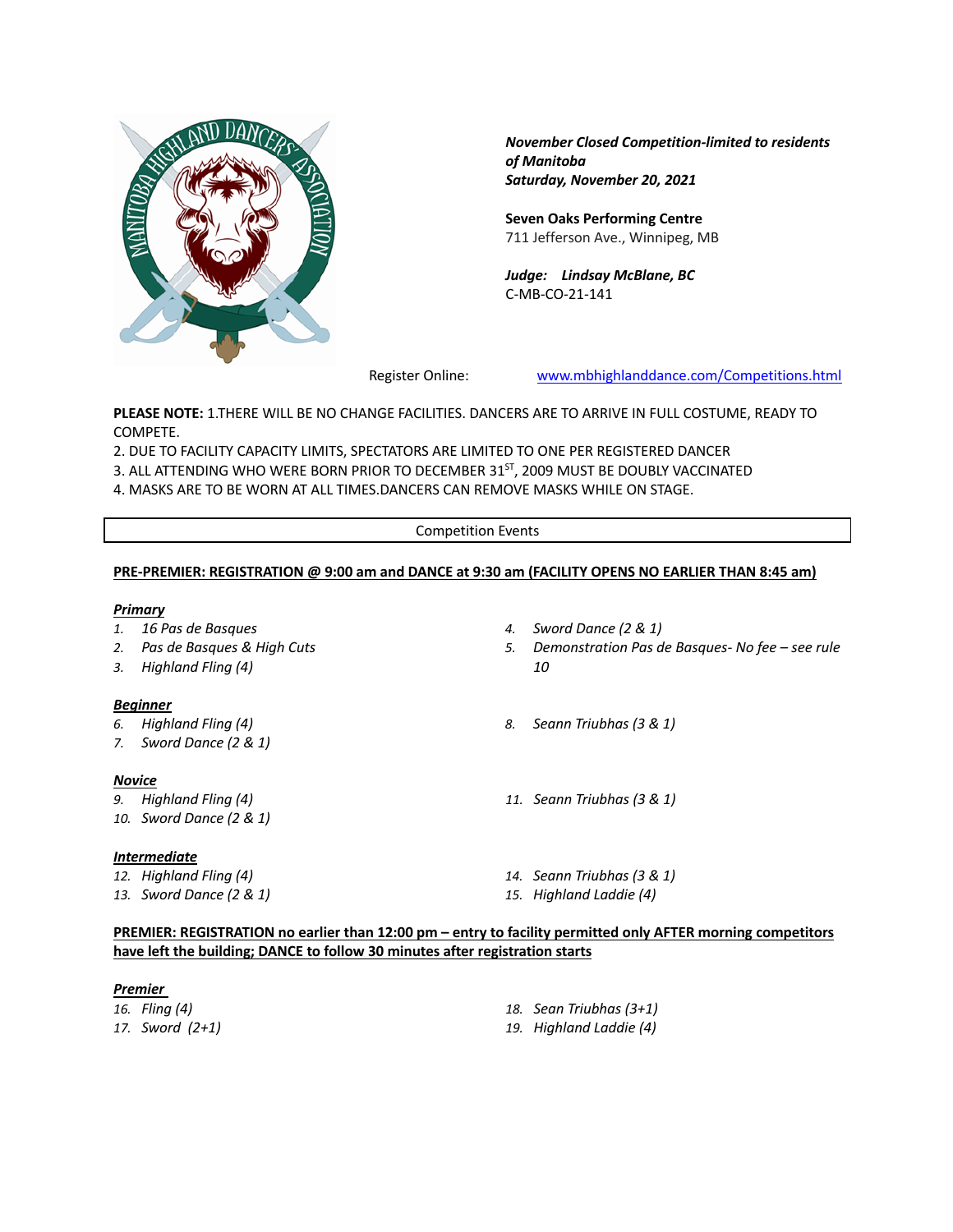# *Competition Rules & Regulations*

- 1. All dancing events are governed by RSOBHD rules. All judges' decisions are final.
- 2. Registration is online only. Opening date for entries is Payment Received Online no earlier than **18:00h CDT Friday, October 29th, 2021.** Any portion of an entry received online before this date/time will incur a 2-week hold. Closing date for entries is Payment Received Online no later than **23:59h CST Wednesday, November 10, 2021.** No courier, email or hand deliveries. Classes will be determined based on entries at the time of closing. Late entries, with an additional \$25 fee, will only be accepted at the discretion of the Competition Registrar. You may contact the Competition registrar at registration@mbhighlanddance.com with any questions.
- 3. The competition committee reserves the right to combine, split or delete classes according to registration.
- 4. Age is as of day of competition.
- 5. Dancers **MUST** present a current RSOBHD Registration Card at registration on the day of competition in order to dance. As per ScotDance Canada rules, if a current RSOBHD card cannot be provided, a \$10 fee will be charged and if the dancer wins medals or honoraria in lieu of medals, those awards will be withheld until the card is produced. Any cost associated with delivering awards to the dancer will be borne by the dancer.
- 6. Any change in dancer classification or additional dances must be emailed to registration@mbhighlanddance.com **prior to** the day of the competition, in accordance with the timing set out in rule #2.
- 7. Competitors will dance in reverse order of entry. Dancers not present when their class is called will only be permitted to dance out of order at the discretion of the Technical Advisor.
- 8. Dancers, Spectators and Volunteers are to read and comply with the Covid Protocols appearing in the appendix to this Registration Form
- 9. Medals, ribbons and trophies will be awarded for all classes, except Primary who receive medals and ribbons only. Honoraria, in lieu of medals and ribbons, will be awarded to Premier dancers 16 years and over. Honoraria are as follows:  $1^{st}$ : \$40,  $2^{nd}$ : \$35,  $3^{rd}$ : \$30,  $4^{th}$ : \$25,  $5^{th}$ :\$20,  $6^{th}$ :\$15. All Intermediate and Premier classes will be awarded a class aggregate trophy and a runner-up trophy. Dancers must remain in full costume to receive awards.
- 10. **Demonstration Pas de Basques**: No entry fees. All dancers receive a gift. Please submit entry form to determine numbers. Dancers may not have entered any prior competitive events.
- 11. All perpetual trophies remain the property of the MHDA. Recipients of a perpetual trophy have the trophy on loan until the equivalent competition next year. Recipients are responsible for name engraving and care of the trophy. Repairs, other than normal use, will be the recipient's responsibility. Any loss or damage must be reported to the MHDA as soon as possible.
- 12. For each class, the overall winner is determined by the total aggregate points obtained over the individual events regardless of the number of competitors in each dance.
- 13. Protests must be made in writing, signed and presented to the competition coordinator on the day of the competition accompanied by a \$25.00 fee, which is refunded if sustained.
- 14. **Entry Fees**: **\$8.00** per dance, plus provincial surcharge and processing fee. If you are not a member of MHDA or another Provincial Highland Dance Association a \$25.00 surcharge will apply. Proof of membership may be requested. Dancers must be residents of Manitoba. Refunds with a medical certificate only, however, a dancer who does not attend due to Covid isolation rules (e.g. awaiting results of a Covid test; has a recent positive Covid test; is a recent close contact of someone with Covid, is experiencing Covid symptoms but not yet tested,…) may apply for a refund within two days of the competition. Competitor numbers will be picked up at the registration desk on day of competition.
- 15. **Programs** will be delivered via email to all registered dancers and their teachers the night before the competition. There will be no printed programs available.
- 16. By submitting an entry, a competitor, or the parent/guardian on behalf of the competitor, makes the following acknowledgment: I am aware that participating in this MHDA Competition (the "Event") involves the potential for risks, dangers and hazards, including but not limited to:
	- a) injury to myself/my child as a result of the physical nature of dance competition and performance; and
	- b) the taking and/or release of unauthorized photographs, video and/or other recordings of myself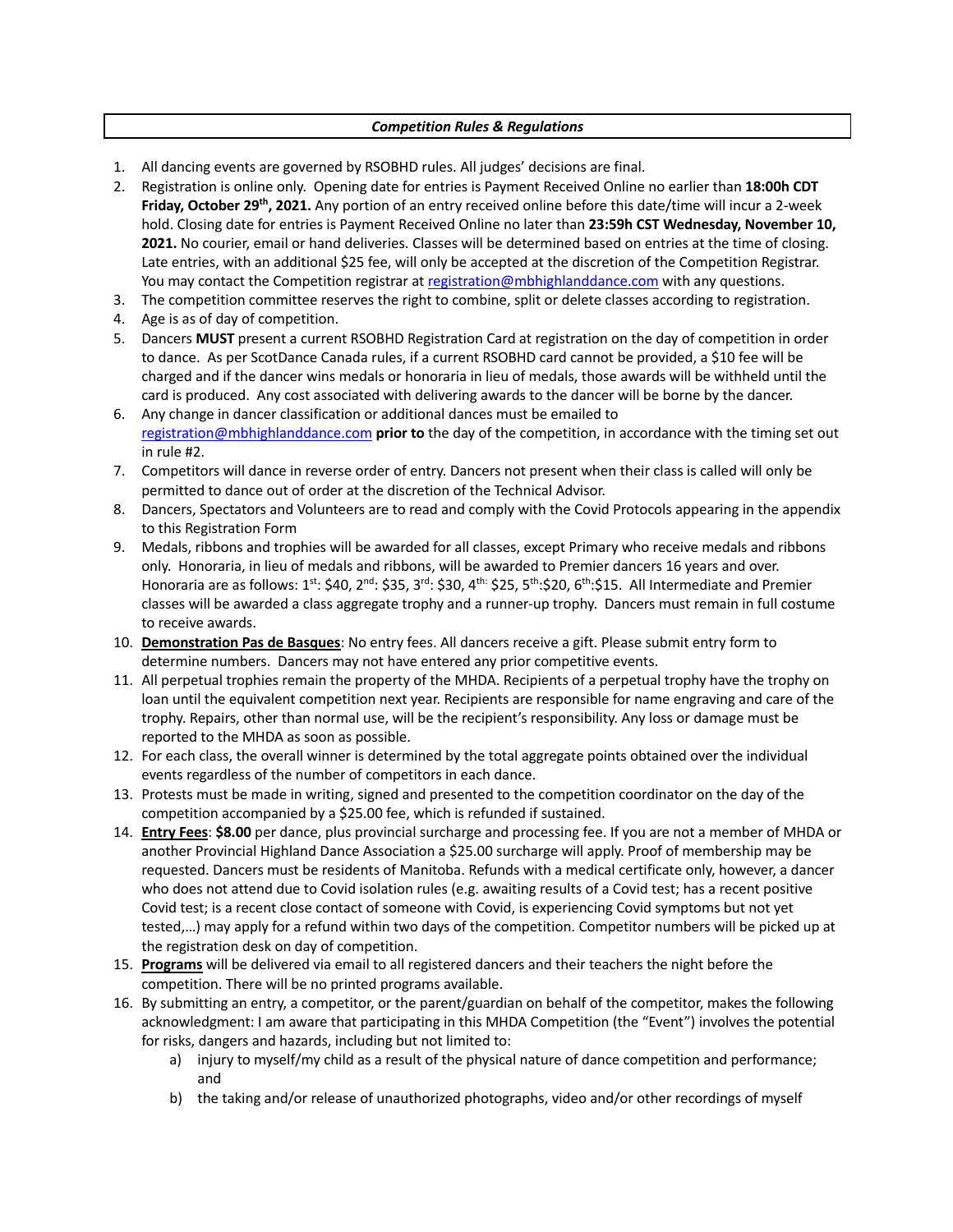and/or my child, notwithstanding efforts to enforce Event policies;

- c) the highly contagious nature of COVID-19 and I voluntarily assume the risk that I (or my child, if participant is a minor/ or the person I am the legal guardian of) could be exposed or infected by COVID-19 by participating in the Event. Being exposed or infected by COVID-19 may particularly lead to injuries, diseases or other illnesses. I agree that I am giving up any legal rights to sue the MHDA, ScotDance Canada and their officers and directors, in the event that I (or my child, if participant is a minor/ or the person I am the legal guardian of), contracts the Covid-19 Coronavirus.
- 17. By submitting an entry, a competitor, or the parent/guardian on behalf of the competitor, agrees that:
	- a) In consideration of my/my child's participation in the Event and for other good and valuable consideration, the receipt and sufficiency of which is acknowledged, I hereby WAIVE ANY AND ALL CLAIMS against ScotDance Canada and the MHDA, their directors, agents, employees, executive members, volunteers and organizers of the Event (the "Releasees"), which I now have, or hereafter may have against the Releasees. In particular, but without limiting the foregoing, I agree to release the Releasees from ANY AND ALL LIABILITY for any illness, loss, damage, injury, or expense I / my child may incur as a result of my/my child's participation in or attendance at the Event. I agree to indemnify and hold harmless the Releasees from ANY ILLNESS, LOSS, DAMAGE, INJURY OR EXPENSE, including legal costs, that the Releasees may incur due to my/my child's participation in or attendance at the Event, whether caused by the negligence of the Releasees or otherwise, and whether caused to my child or otherwise. I understand that the Releasees will photograph and otherwise record the Event, its participants and attendees. I consent to and authorize such recording. I further consent to and authorize the Releasees to publish my/my child's image, likeness and information in any medium, including but not limited to photographs, videos, DVDs, and web-casts. I understand that this publication will take place in the public domain, including in printed materials, public announcements, and on the internet.
	- b) I specifically consent to the public release of the following information: 1. Name; 2. City, Province, Country of Residence; 3. Tartan; 4. Age; 5. Results.
	- c) I / my child will follow all requirements and recommendations of National, Provincial and local Public health and other governmental authorities and those special safety regulations put in place by the MHDA and ScotDance Canada pertaining to the Covid-19 Coronavirus.

I acknowledge that by submitting this entry, electronically or otherwise, that I have read this agreement carefully and fully understand it, and agree to all of the above terms and conditions.

**PLEASE NOTE:** In addition to the above terms, each person attending the competition venue will be required to complete a Covid declaration form by either scanning the Canatrace QR code posted outside the facility and answering the questions sent in the link or by completing a paper form similar to the COVID form found here: http://www.mbhighlanddance.com/wp-content/uploads/2021/09/SDC-covid-declaration.pdf before entry is permitted. Proof of double vaccination for those born prior to December 31st, 2009 will also be required at the door.

\*\*\*If you encounter difficulties with the online site when registering/paying, please do not re-register but contact registration@mbhighlanddance.com. You will not lose your place in the registration order.

# **MHDA would like to invite sponsorship of the class awards or trophies. Please consider supporting our dancers by adding a sponsorship of \$25, \$40 or any amount.**

Registration is online only. The following information will be required and will be useful to have on hand to help you with registration: Name, Address, Postal Code, Phone, Email, Age (on November 20/21), Birthday (M/D/Y), Dancing Classification, RSOBHD Card #, Teacher, Dances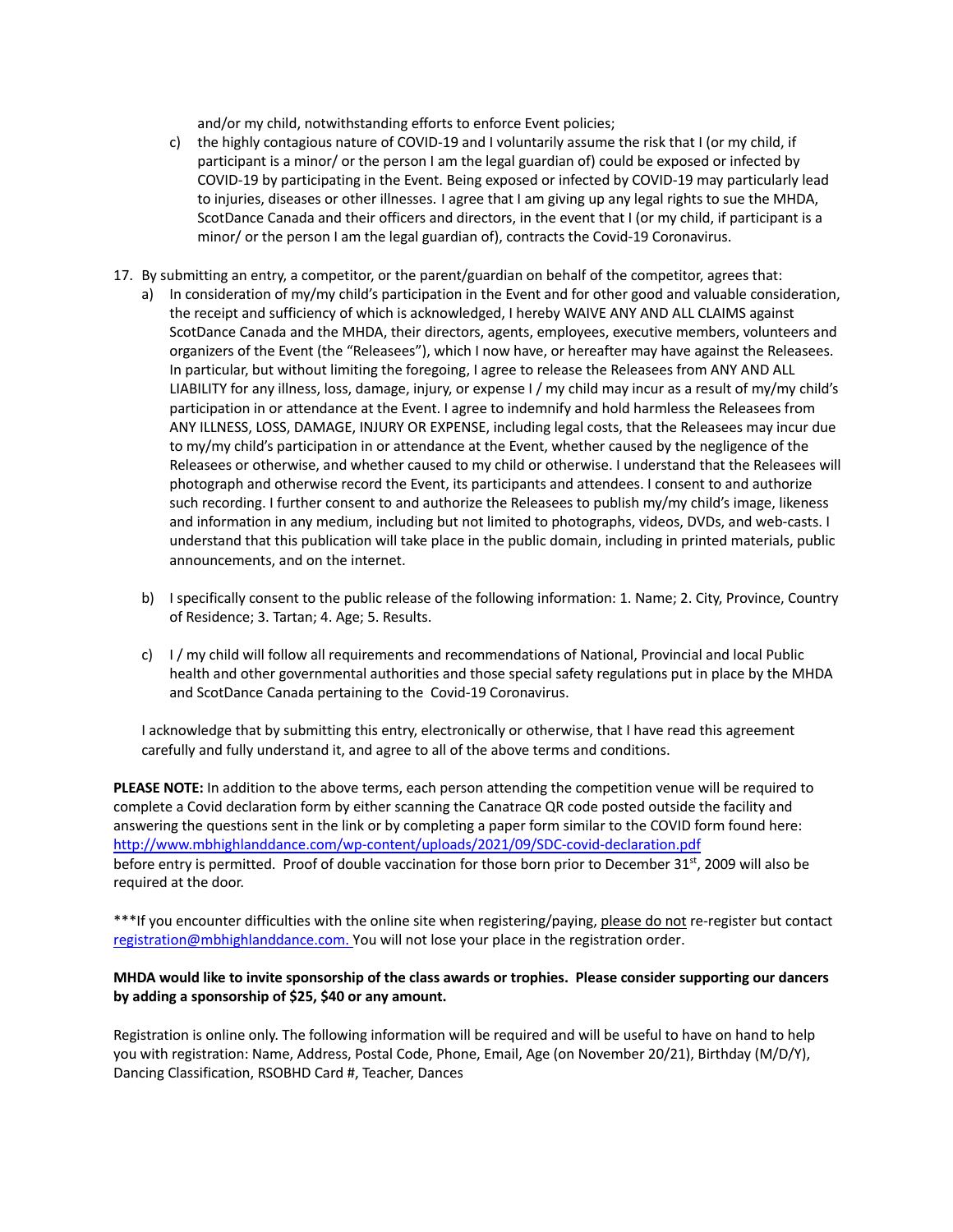### **APPENDIX**

This event is being held in compliance with all provincial health and safety orders as well as facility requirements for Covid-19.

Our goal is to allow our dancers to compete in a safe, calm, inclusive and positive environment. We appreciate unexpected situations will arise on the day that may require action that is meant to protect our dancers, judges, volunteers and other participants.

On the day of the competition, if you or any household family member has symptoms, has been diagnosed as having Covid-19, has been required to quarantine or self-isolate within the previous 14 days– **please stay at home**. Please do not attend if you are feeling unwell, experiencing COVID-like symptoms, or if you have been asked by Public Health to self-isolate.

You may contact the Competition Registrar by email to advise of your situation: registration@mbhighlanddance.com

Please be respectful of all requests or you will be escorted from the facility.

# **Rules for attending MHDA Competitions:**

- ! On the competition day, entry into the competition venue will be allowed *only* after MHDA's designated COVID declaration form (whether electronic or paper) has been completed and proof of identity together with vaccination status have been provided to the satisfaction of the entry screeners. Please bring your own pen.
- $\triangleright$  All over 11 years of age must be doubly vaccinated.
- $\triangleright$  Masks are required to be worn at all times by ALL in attendance. The only exception is for competitors while on stage competing. A bag will be provided to each competitor in which they can place their mask while on stage.
- $\triangleright$  On the day of the competition, if you are feeling unwell, experiencing Covid-like symptoms, or if you have been asked by Public Health to self-isolate, please stay home.
- $\triangleright$  If you test positive for Covid within 14 days of the event, you must immediately contact the competition registrar at registration@mbhighlanddance.com
- $\triangleright$  Physical distancing is strongly encouraged at all times while within the facility.
- $\triangleright$  Only one spectator is allowed in the facility with each dancer as crowd size capacity limits are in effect.
- $\triangleright$  All competitors and their spectators are required to exit the facility once their competition events are completed. An exception is where a person may be volunteering, and even then, they must exit once their duties have been completed. If a family has a dancer in the morning and a dancer in the afternoon, please make arrangements to have the morning dancer picked up at the end of the morning and the afternoon dancer dropped off for the afternoon.
- $\triangleright$  There will be no costume changes and no space provided for costume changes at this time. Dancers are to arrive in costume prepared to dance, hair done and make-up applied. Please bring your own safety pins to affix number to dance costume.
- $\triangleright$  Limited personal items will be allowed within the facility when crowd size capacity restrictions are in place. This will include dance mats. Once the number of dancers has been determined, rules on the number of dance mats, if any, permitted will be sent out. Please leave unnecessary items in your car.
- $\triangleright$  As crowd size capacity restrictions are in place, dancers will be called to the marshalling (line-up) area in small groups almost immediately prior to competing. Dancers who do not arrive when called may forfeit their opportunity to compete for that event.
- $\triangleright$  Awards will be *announced* at the end of the dancing (dancers will be on stage but socially distanced) but they will *collect* their awards as they exit the facility at the end of their competition time.
- $\triangleright$  Washroom facilities will have limited occupancy depending on number of cubicles while maintaining physical distancing requirements. Please limit use as much as is possible.
- $\triangleright$  These rules may change up to, and including on or during the date of competition, dependent upon public health concerns.